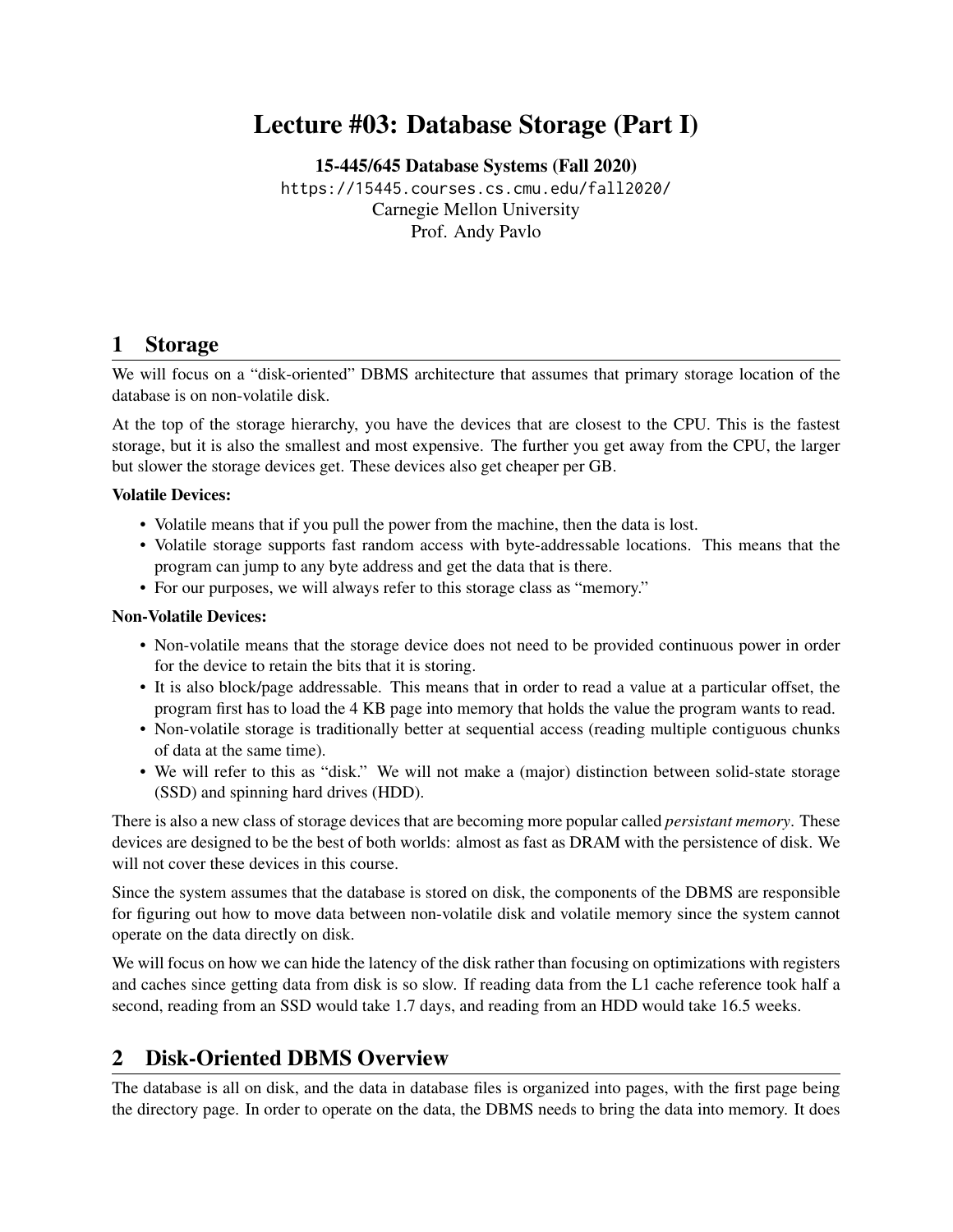this by having a *buffer pool* that manages the movement of data back and forth between disk and memory. The DBMS also has an execution engine that will execute queries. The execution engine will ask the buffer pool for a specific page, and the buffer pool will take care of bringing that page into memory and giving the execution engine a pointer to that page in memory. The buffer pool manager will ensure that the page is there while the execution engine is operating on that part of memory.

## 3 DBMS vs. OS

A high-level design goal of the DBMS is to support databases that exceed the amount of memory available. Since reading/writing to disk is expensive, it must be managed carefully. We do not want large stalls from fetching something from disk to slow down everything else. We want the DBMS to be able to process other queries while it is waiting to get the data from disk.

This high-level design goal is like virtual memory, where there is a large address space and a place for the OS to bring in pages from disk.

One way to achieve this virtual memory is by using mmap to map the contents of a file in a process' address space, which makes the OS responsible for moving pages back and forth between disk and memory. Unfortunately, this means that if mmap hits a page fault, the process will be blocked.

- You never want to use mmap in your DBMS if you need to write.
- The DBMS (almost) always wants to control things itself and can do a better job at it since it knows more about the data being accessed and the queries being processed.
- The operating system is not your friend.

It is possible to use the OS by using:

- madvise: Tells the OS know when you are planning on reading certain pages.
- mlock: Tells the OS to not swap memory ranges out to disk.
- msync: Tells the OS to flush memory ranges out to disk.

We do not advise using mmap in a DBMS for correctness and performance reasons.

Even though the system will have functionalities that seem like something the OS can provide, having the DBMS implement these procedures itself gives it better control and performance.

#### 4 File Storage

In its most basic form, a DBMS stores a database as files on disk. Some may use a file hierarchy, others may use a single file (e.g., SQLite).

The OS does not know anything about the contents of these files. Only the DBMS knows how to decipher their contents, since it is encoded in a way specific to the DBMS.

The DBMS's *storage manager* is responsible for managing a database's files. It represents the files as a collection of pages. It also keeps track of what data has been read and written to pages as well how much free space there is in these pages.

#### 5 Database Pages

The DBMS organizes the database across one or more files in fixed-size blocks of data called *pages*. Pages can contain different kinds of data (tuples, indexes, etc). Most systems will not mix these types within pages. Some systems will require that pages are *self-contained*, meaning that all the information needed to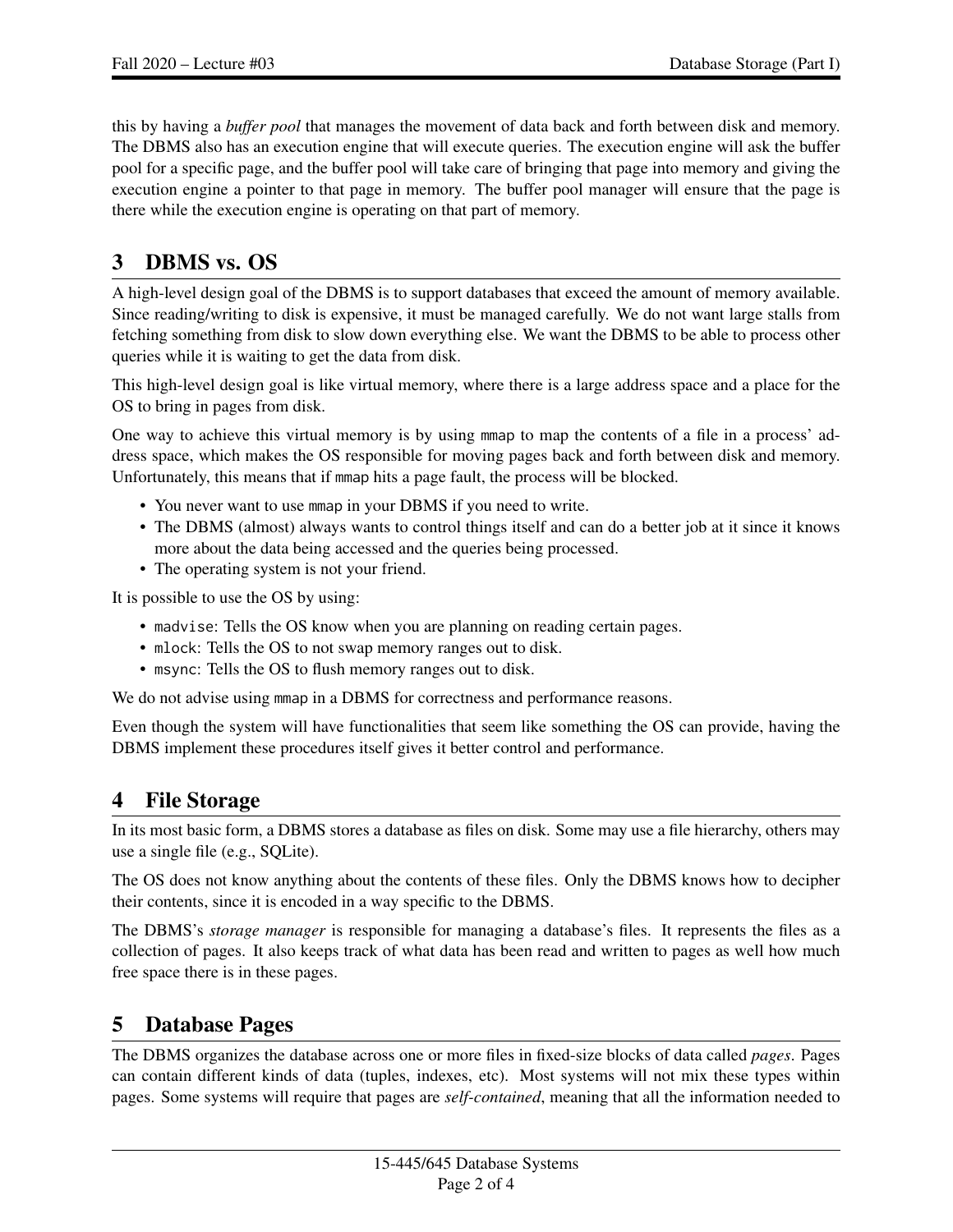read each page is on the page itself.

Each page is given a unique identifier. If the database is a single file, then the page id can just be the file offset. Most DBMSs have an indirection layer that maps a page id to a file path and offset. The upper levels of the system will ask for a specific page number. Then, the storage manager will have to turn that page number into a file and an offset to find the page.

Most DBMSs uses fixed-size pages to avoid the engineering overhead needed to support variable-sized pages. For example, with variable-size pages, deleting a page could create a hole in files that the DBMS cannot easily fill with new pages.

There are three concepts of pages in DBMS:

- 1. Hardware page (usually 4 KB).
- 2. OS page (4 KB).
- 3. Database page (1-16 KB).

The storage device guarantees an atomic write of the size of the hardware page. If the hardware page is 4 KB and the system tries to write 4 KB to the disk, either all 4 KB will be written, or none of it will. This means that if our database page is larger than our hardware page, the DBMS will have to take extra measures to ensure that the data gets written out safely since the program can get partway through writing a database page to disk when the system crashes.

### 6 Database Heap

There are a couple ways to find the location of the page a DBMS wants on the disk, and a heap file organization is one of those ways.

A *heap file* is an unordered collection of pages where tuples are stored in random order.

The DBMS can locate a page on disk given a page id by using a linked list of pages or a page directory.

- 1. Linked List: Header page holds pointers to a list of free pages and a list of data pages. However, if the DBMS is looking for a specific page, it has to do a sequential scan on the data page list until it finds the page it is looking for.
- 2. Page Directory: DBMS maintains special pages that track locations of data pages along with the amount of free space on each page.

### 7 Page Layout

Every page includes a header that records meta-data about the page's contents:

- Page size.
- Checksum.
- DBMS version.
- Transaction visibility.
- Self-containment. (Some systems like Oracle require this.)

A strawman approach to laying out data is to keep track of how many tuples the DBMS has stored in a page and then append to the end every time a new tuple is added. However, problems arise when tuples are deleted or when tuples have variable-length attributes.

There are two main approaches to laying out data in pages: (1) slotted-pages and (2) log-structured.

Slotted Pages: Page maps slots to offsets.